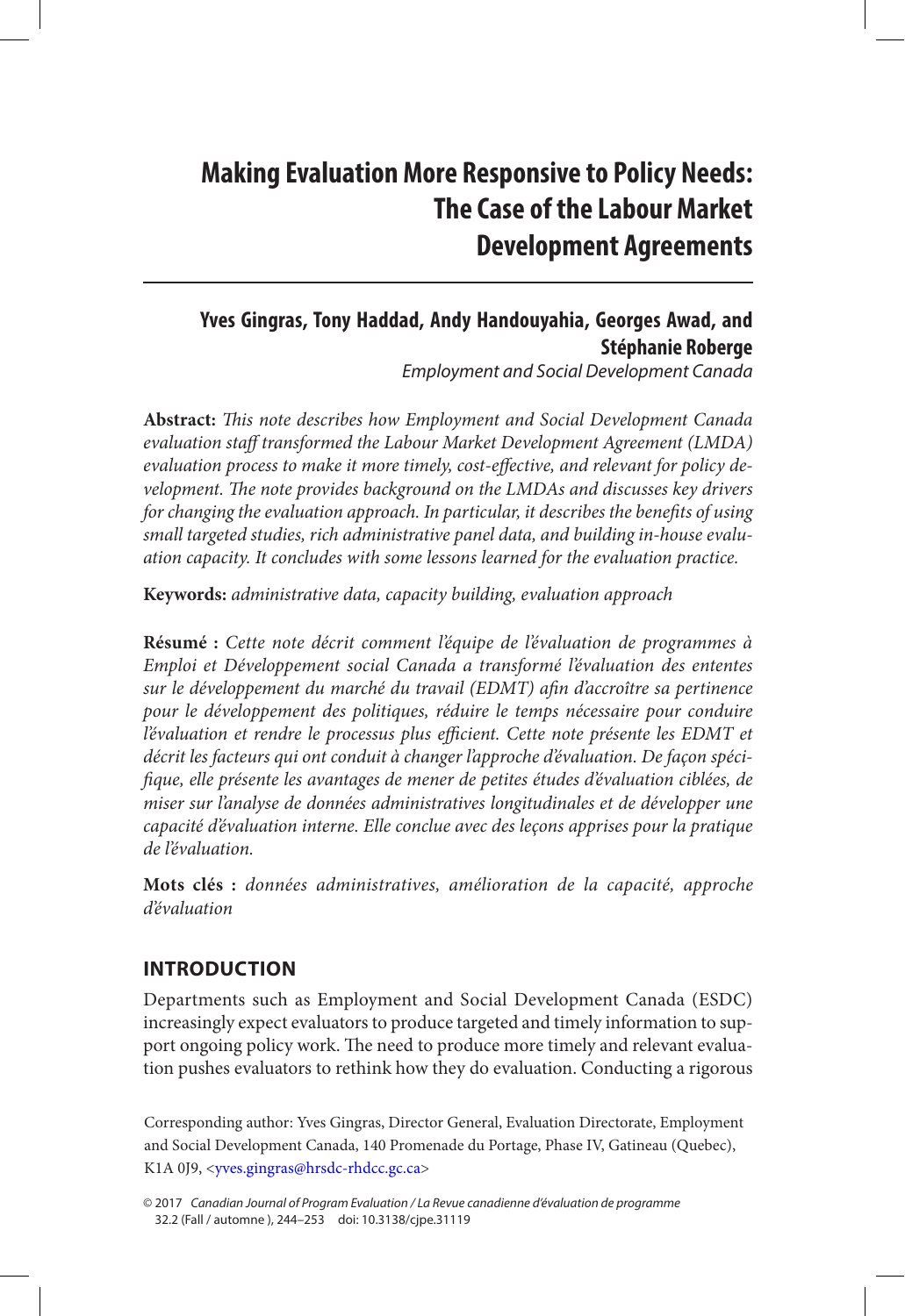<span id="page-1-0"></span>evaluation usually entails several methodological, quality control, and approval steps that can make the process very lengthy. However, as reported by [Bourgeois](#page-7-0) [and Lahey \(2014\)](#page-7-0), in the recent past the lack of timeliness of evaluation in ESDC was often a barrier to its use.

The pressure to innovate also became greater with the introduction of the 2009 *Policy on Evaluation* [\(Government of Canada, Treasury Board Secretariat,](#page-8-0) [2009\)](#page-8-0) that required an evaluation of all program spending every five years. On one hand, the evaluation function had to develop more capacity to meet policy requirements. On the other hand, expanding the capacity was limited by budget constraints ([Bourgeois, Toews, Whynot, & Lamarche, 2013](#page-7-0)).

This particular context motivated evaluators at ESDC to rethink how they evaluated 12 federal/provincial/territorial bilateral administrative agreements. The purpose of this practice note is to describe how the bilateral approach for evaluating those 12 agreements was streamlined into one continuous evaluation process. With this new approach, evaluations on different aspects of the agreements are conducted and released simultaneously for all provinces/territories and for Canada periodically. As well, the evaluation builds on the fact that rich administrative data are available to estimate outcomes and impacts and to conduct analyses in-house.

The note first describes the LMDAs and then highlights the drivers for changing the evaluation approach. It next explains the key features of the new approach and its observed benefits. It concludes by discussing lessons learned from this experience.

# **The Labour Market Development Agreements (LMDAS)**

Introduced in 1996 under Part II of the *Employment Insurance Act,* the LMDAs are agreements between the Government of Canada and each of the 13 provinces and territories. They include the transfer of \$1.95 billion annually from the federal government for the delivery of employment programs and services that help mostly Employment Insurance-eligible unemployed individuals find and maintain employment.<sup>1</sup>

Since 2010, provinces and territories have had full responsibility over the design and delivery of LMDA-funded programs and services as long as they correspond to categories defined in the *Employment Insurance Act*. The categories include, for example, financial assistance for training. These categories are similar to the main type of active labour market programs delivered in other countries ([Gunderson, 2003](#page-8-0)) and to those used in other federally funded employment programs.

# **Drivers for Rethinking the Evaluation Approach**

The LMDAs require a first summative evaluation in the third year of the agree-ment's implementation<sup>[2](#page-7-0)</sup> and subsequent evaluations of the impact and effectiveness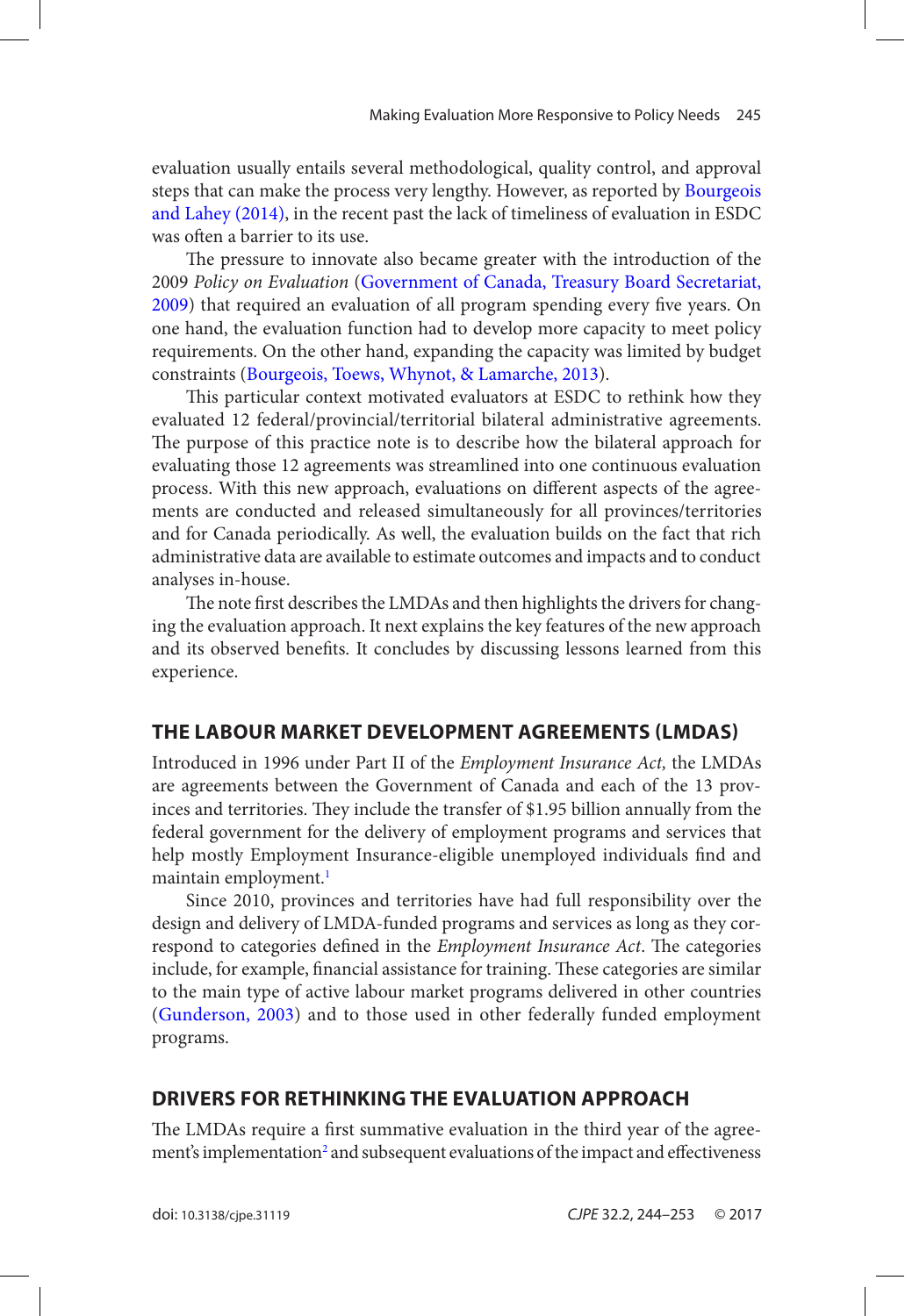<span id="page-2-0"></span>of the programs every three to five years. Each province and territory has the choice of evaluating their LMDA on their own or jointly with the Government of Canada. Every province and territory except Quebec opted for a joint evaluation.

Twelve bilateral formative evaluations were conducted between 1998 and 2012 and were followed by 12 bilateral summative evaluations conducted between 2002 and 2012. Each summative evaluation took two to three years to complete. Because the evaluation team had the capacity to conduct two to three evaluations at the same time, it was not possible to comply with the LMDA evaluation clause and the Treasury Board's *Policy on Evaluation* (2009). The process was lengthy and costly because each evaluation was undertaken by external contractors and relied on large surveys to collect information on program outcomes and impacts. Approximately \$10 million was spent in external contracts alone.

When planning for the second cycle in 2011–2012, expanding the evaluation capacity to carry more bilateral evaluations at the same time was not an option given the budget constraints. The only realistic option was to rethink the evaluation approach to increase efficiency but also to make the evaluations more useful.

Academics and stakeholders (e.g., industry representatives) raised concerns with the accountability around the LMDAs and the fact that no national level assessment was available ([Canada, 2015](#page-7-0)). Federal and provincial/territorial representatives also thought that the findings from the first round of summative evaluations were of limited use, partly because of the lack of timeliness and the limited evidence they generated about the program effectiveness in some jurisdictions. ESDC had to rely on surveys of participants and nonparticipants to estimate impacts. These surveys often resulted in small sample size that made quantitative analyses of impacts difficult. As well, to minimize recall errors, the survey followed individuals only over the short term after participation, although a fair assessment of employment program impacts requires a longer observation period. As shown in the literature, impacts of employment programs are often more positive in the medium- to long-term compared to the short-term [\(Card,](#page-7-0) [Kluve, & Weber, 2015](#page-7-0)). Finally, it was difficult for federal officials to get an overall understanding of LMDA effectiveness as it was challenging to roll up impacts from 12 different evaluations undertaken over 10 years.

# **The New Approach**

The second round of evaluations took place between 2012 and 2016 using a new approach developed in consultation with provinces/territories and ESDC program managers and policy makers. Key features include

#### *Breaking the evaluation into small annual studies undertaken at the national and provincial/territorial levels simultaneously*

Two to three studies were conducted annually over a span of five years. Findings were generated for Canada overall and for each province/territory separately. One annual study measured program incremental impacts on key labour market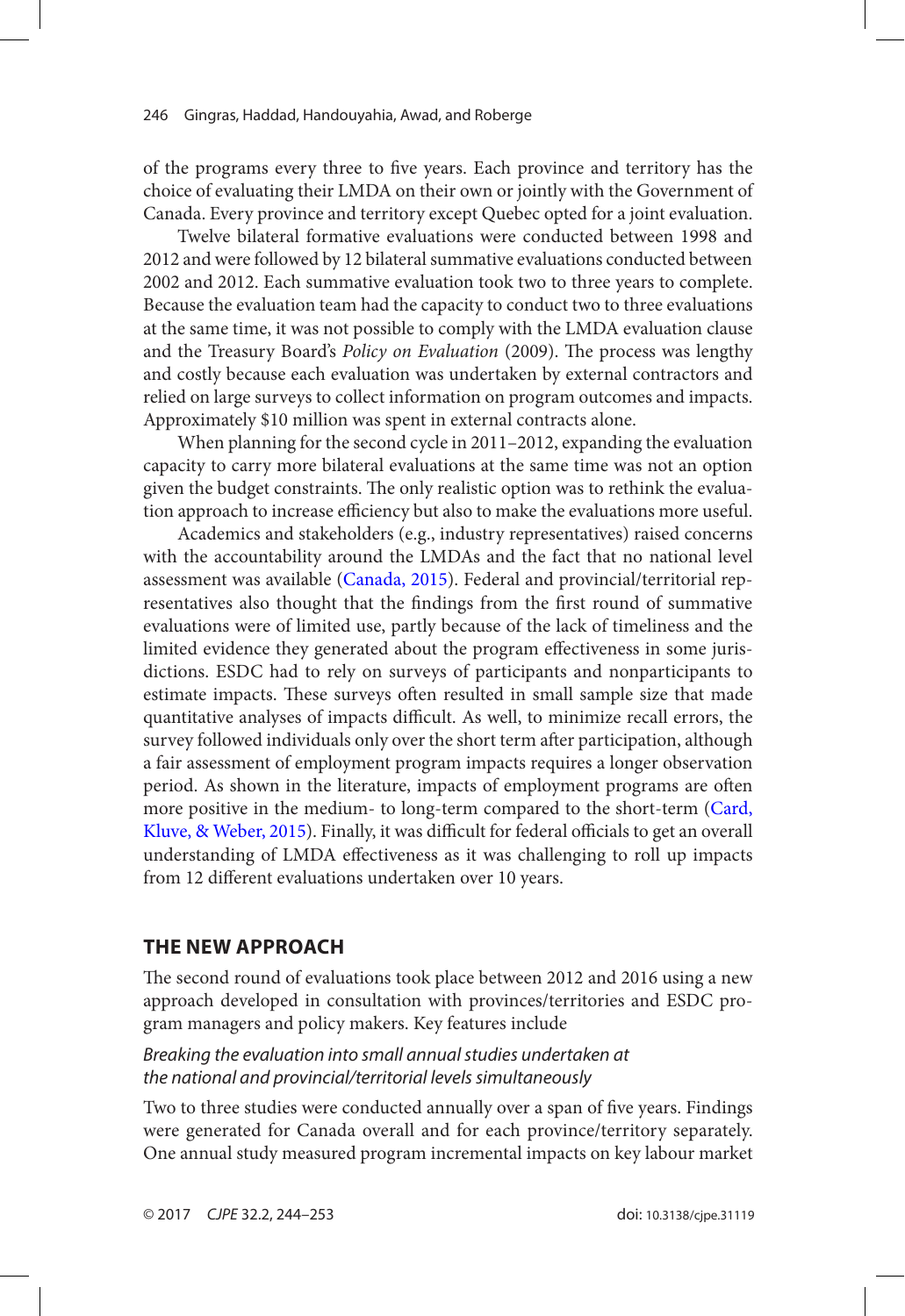<span id="page-3-0"></span>indicators (e.g., earnings) over the short- and medium-term after participation and for various groups of participants (e.g., youth, older workers) or time periods (i.e., short- and medium-term after participation).

One or two additional studies were conducted using targeted questions about program design, delivery, relevance, effectiveness, and efficiency, with a goal of supplementing what was already known about the LMDAs. For example, some studies examined the design and delivery of specific programs (e.g., skill training) to identify best practices and understand how they are targeted. Another study examined how the timing of participation in Employment Assistance Services affects participants' labour market impacts. Evaluators also completed the firstever cost-benefit analysis of LMDA programs based on six years of postprogram data. Using a similar framework as in [Bloom et al. \(1997\),](#page-7-0) [Heckman, Lalonde,](#page-8-0)  [and Smith \(1999\)](#page-8-0), and [Heckman, Moon, Pinto, Savelyev, and Yavitz \(2010\)](#page-8-0), the analysis estimated the extent to which benefits from the program exceeded the costs six years after the end of participation.

#### *Multilateral and bilateral governance process*

A two-level governance structure was put in place to oversee the evaluation process. An Evaluation Steering Committee consisting of representatives of ESDC and the 12 participating provinces/territories was mandated to decide on the evaluation work plan as well as to approve the methodologies and the national reports. Joint Evaluation Committees including representatives of ESDC and officials from each participating province and territory were also set up to discuss issues specific to each jurisdiction.

#### *Ongoing consultation of evaluation partners on the scope of the evaluation*

Provinces/territories and federal program representatives were consulted on an ongoing basis to determine the evaluation issues to examine. Each year, members of the multilateral Evaluation Steering Committee were consulted to identify their priority subject for the upcoming studies and voted on their preferred topics.

#### *Ongoing dissemination of evaluation findings*

Evaluation findings were shared with the provinces/territories and ESDC program stakeholders as they became available. At the end of the cycle, findings from each study were summarized in a bilateral report for each jurisdiction.

#### *Relying on administrative data as the main source of information for the evaluation*

The evaluation team capitalized on the fact that good quality administrative data about program beneficiaries were available at ESDC. The team created a longitudinal database for evaluation purposes. It included data from the Employment Insurance claims, program participation,<sup>3</sup> and taxation files from the Canada Revenue Agency over a period of 20 years. It was updated annually with the most recent data available. It covered 100% of LMDA participants and up to 20% of EI claimants who never participated in the LMDAs. The latter data were used to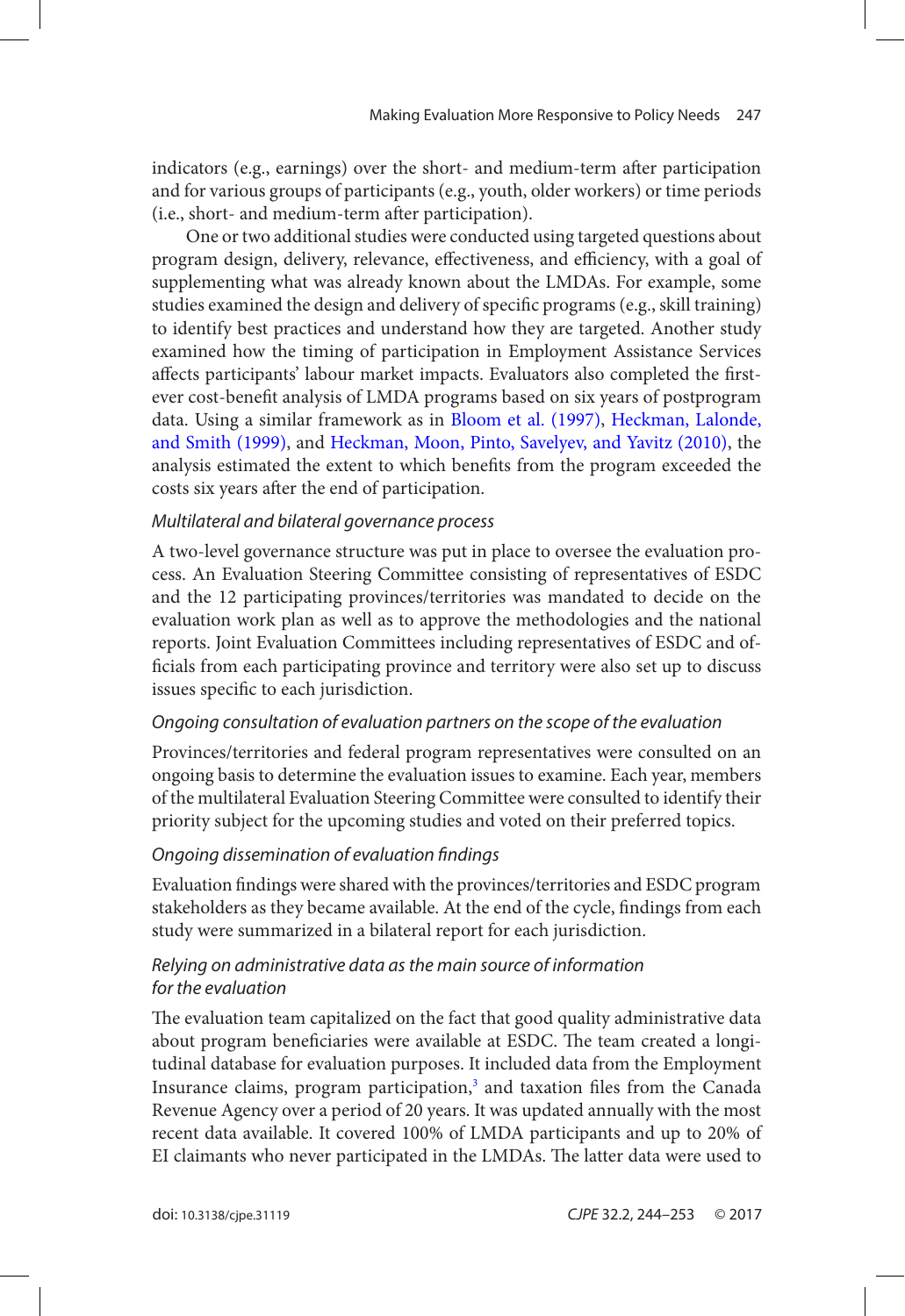<span id="page-4-0"></span>create comparison groups for nonexperimental analyses of program incremental impacts. Overall, this database provided a wealth of historical information on participants' and nonparticipants' earnings, labour market attachment, and sociodemographic characteristics before and after participation.

Relying on administrative data to carry out the LMDA evaluation was possible because taxation data became accessible to ESDC evaluators toward the end of the first LMDA evaluation cycle. As well, over the years, the department has adopted strict rules and processes to maintain the privacy and security of the data. For example, data used for evaluation do not contain personal information such as Social Insurance Numbers, names, and addresses. Those are either removed from the file or masked with sequence numbers.

Under the new approach, administrative data were used to estimate program incremental impacts over up to five years after participation. Evaluators used propensity score matching techniques as in [Blundell and Dias \(2002\)](#page-7-0), [Gerfin](#page-8-0) [and Lechner \(2002\)](#page-8-0), and [Sianesi \(2004\)](#page-8-0) and estimated program impacts using difference-in-differences as in [Heckman, Ichimura, and Todd \(1997\)](#page-8-0) and [Heck](#page-8-0)[man et al. \(1999\)](#page-8-0). For validation purposes, results were produced with three matching techniques (Kernel Matching, Inverse Probability Weighting, and Nearest Neighbours), and the models were tested with sensitivity analyses (e.g., *rbound* and *mhbounds* Stata command provided by [DiPrete & Gangl, 2004](#page-8-0), and [Becker](#page-7-0) [& Caliendo, 2007](#page-7-0)). Academic experts were hired to review the methodology and findings. Using propensity score matching techniques is common in evaluations of employment programs. They represent accessible alternatives to randomized control trials and were found to produce generally similar results as those from randomized control trials ([Card, Kluve, & Weber, 2015](#page-7-0)).

Administrative data were also used to produce various statistics on the sociodemographic profile of participants and their labour market outcomes over time. However, administrative data provide limited information on how the programs are designed, delivered, and targeted. Qualitative methods (e.g., key informant interviews) were used to examine those issues and explain the quantitative results.

#### *Conducting the Evaluations In-house*

All LMDA evaluation studies were conducted in-house by two teams. One team of three methodologists specialized in data processing and econometric analyses. This team was responsible for all questions related to data, methodologies, and quantitative analyses. Another team of three evaluators was responsible for the qualitative fieldwork, coordinating evaluation committees, maintaining relationships with partners, writing evaluation reports, and communicating findings.

## **Benefits from the New Approach**

Several benefits emerged from the new evaluation approach, including

*Better supporting the policy development process*. The scope of the evaluation was continuously adapted to better serve the needs of program managers and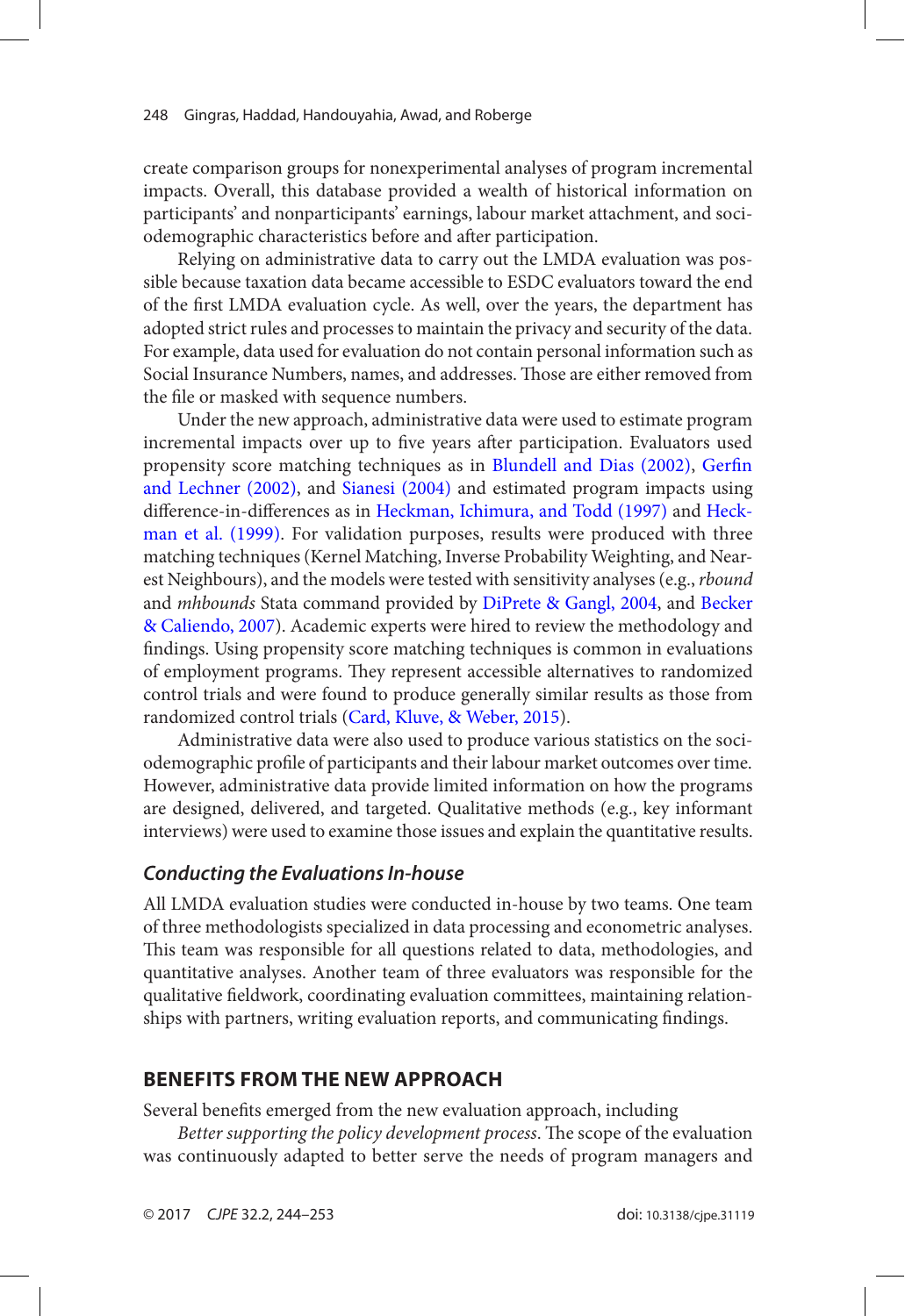policy makers. Selecting the study subjects annually provided an opportunity to address the emerging evidence needs of evaluation users and to fill knowledge gaps identified in previous studies. Evaluation results were shared on an ongoing basis with key evaluation users through technical reports as well as regular presentations to the Performance Measurement and Evaluation Committee and to provinces/territories. Because of this flexibility and the ongoing sharing of information, evaluation results were used to support policy work on the future on the labour market transfers. As well, findings from the study on the impacts of early participation in Employment Assistance Services contributed to inform a new departmental initiative on early targeting of programs to unemployed individuals.

*Regrouping efforts and sharing best practices.* Working at the multilateral level gave an opportunity to provinces and territories to regroup efforts and exchange on best practices. In the first evaluations, quantitative analyses were often limited by the small number of participants in some of the smaller provinces/ territories. In the second cycle, when particular analyses were not possible, the province or territory was able attain insights from the national or regional level analyses (e.g., Atlantic). The national studies also highlighted best practices across Canada in terms of program design and delivery.

*Producing highly credible and robust evidence on program incremental impacts.* The quality and wealth of information in the administrative data coupled with the evaluation team capacity to apply state-of-the art econometric techniques generated robust estimates of program effects. With that regard, in 2014 the evaluation team invited ESDC officials to attend a panel of academic experts mandated to review methodologies and results. This panel confirmed the reliability of the impact estimates and helped evaluation users gain confidence in the value of the evaluation.

*Demonstrating the value of collecting good data.* At ESDC, evaluations of most labour market programs (e.g., programs targeted to youth or Employment Insurance benefits) rely on administrative data to examine impacts and/or outcomes. In fact, any programs that collect data on beneficiaries can potentially be evaluated using the same methods as those used for the LMDA evaluation. The LMDA evaluation provides another convincing example that investing in good quality data can lead to important payback. The use of administrative data produces robust evidence on program performance in a timely and efficient manner.

*Reducing the cost of undertaking evaluation.* Undertaking the work inhouse helped reducing evaluation costs. External contracts were limited to peer reviews and advice on methodology and data processing. These expenses approximated \$70,000 per year compared to about \$1 million per year for the first cycle.

#### **Conclusion**

At the time of writing this note, the second evaluation cycle was winding down and evaluators had had the opportunity to reflect on the lessons learned for the evaluation practice.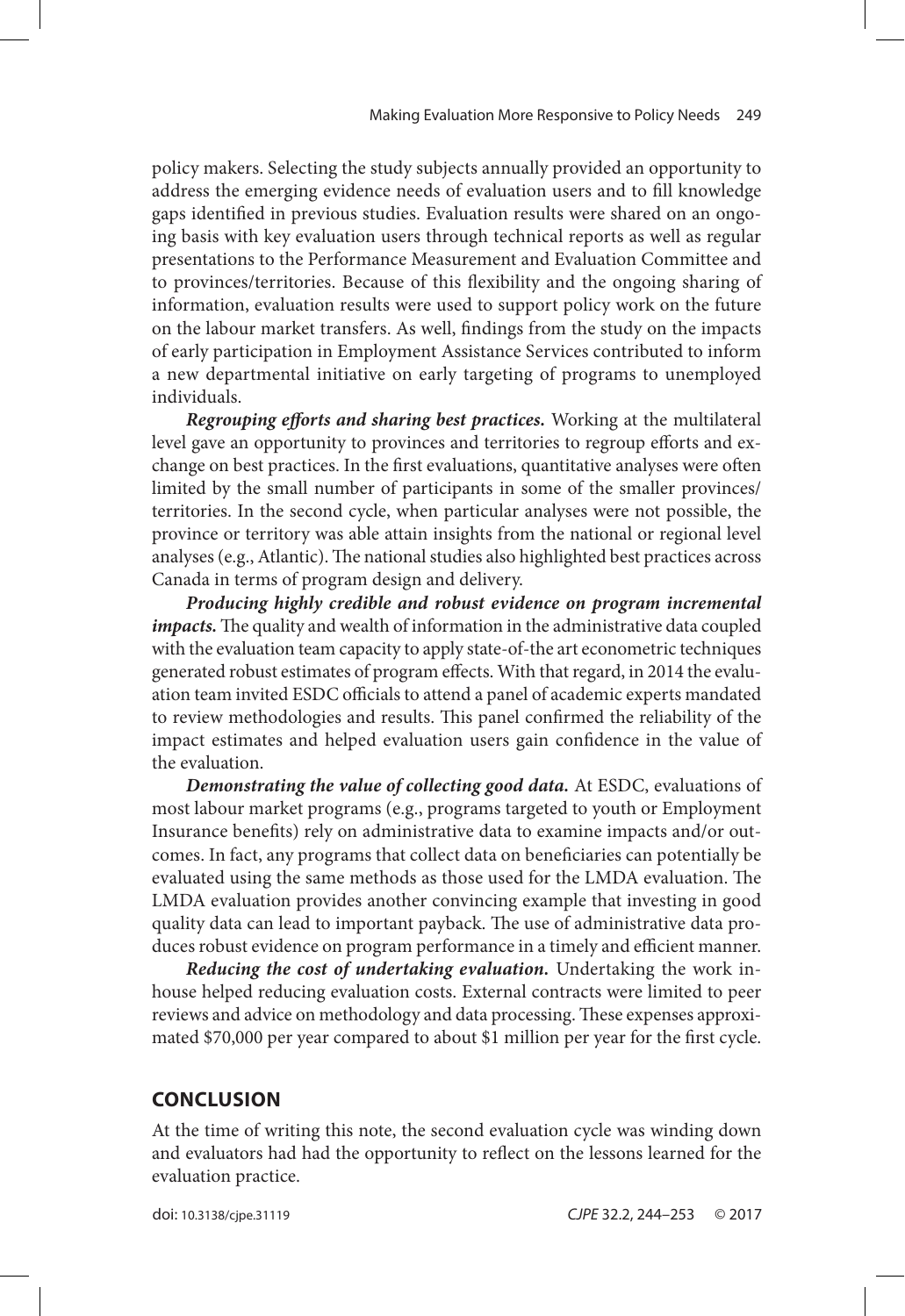<span id="page-6-0"></span>Moving from a model where the evaluations are contracted to one where evaluations are undertaken in-house necessitated the development of internal capacity. It was crucial to build teams who had the technical skills to keep up with recent methodological developments and to implement innovative techniques. Building capacity required time and resources for research and training on methodologies.

Dividing the evaluation work across two specialized teams had some advantages since it allowed each team to develop expertise in its own area of work. The methodologists could focus on improving data processing and implementing innovative techniques, while the more generalist team could focus on ways to better communicate evaluation results. This division of work also had its challenges. It took some time for both teams to find an efficient way to coordinate and to communicate effectively about the expectations and constraints they are facing. For example, it is not because a certain type of analysis is feasible from a methodological standpoint that it is necessarily relevant from a policy standpoint.

Investing in the right tools, software, and computational capacity was also important. Having access to administrative data can allow quick analyses, but this work can only be done as quickly as technology allows, underscoring the vital importance of accessing appropriate technology.

As proposed by Michael Quinn Patton, evaluation that focuses on utilization should be designed for and with intended users ([Patton, 2008\)](#page-8-0). Directly involving all intended users of LMDA evaluation findings would have been nearly impossible, since LMDA programs are sometimes delivered by more than one department in the provinces/territories. Still, the success of this project in making evaluation more relevant to policy was largely due to having a governance process with clear roles and responsibilities and the ongoing consultation of evaluation committee members to ensure that all the players had an opportunity to express their interests. It was necessary to build in flexibility to allow committee members to conduct internal consultations on evaluation deliverables.

Toward the end of the cycle, provinces and territories as well as federal program representatives were surveyed to collect their views on the evaluation approach. They generally expressed a high level of satisfaction with the approach and its outcomes. The main concern noted was that the needs and interests of the small provinces/territories tend to get lost in the multilateral process.

Finally, having access to quality administrative data was critical, as it allowed the team to measure program incremental impacts and to do so in a timely and cost-effective manner. The LMDA evaluation was privileged in the sense that data on program participation and the labour market history before and after participation were available.

While this evaluation model cannot necessarily be replicated to other programs as is, some of its key features may be a source of inspiration for the evaluation of other federal/provincial/territorial agreements or horizontal initiatives. The third cycle of LMDA evaluation will build on the successes and lessons learned in this second cycle approach.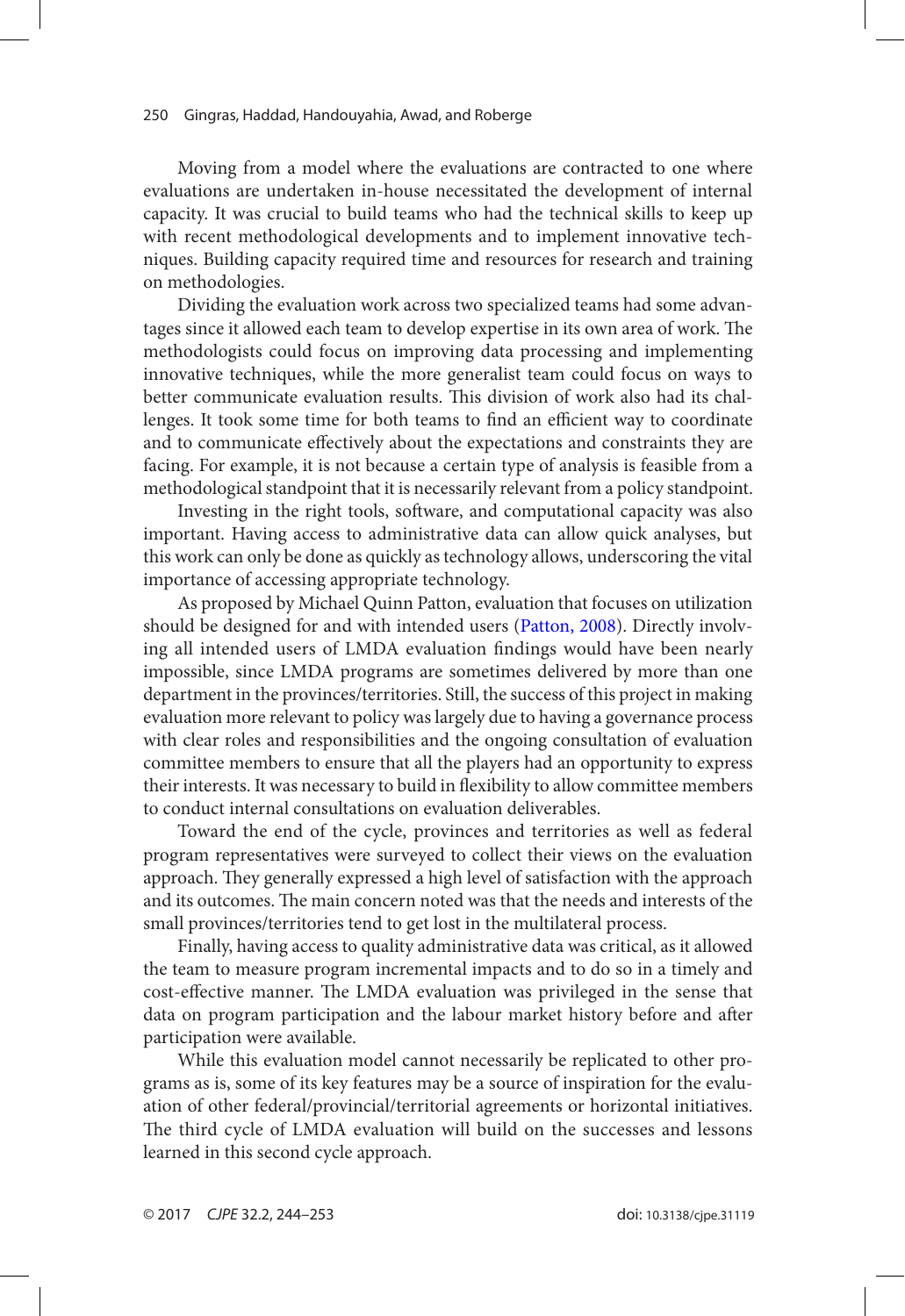# <span id="page-7-0"></span>**Acknowledgements**

In developing methodologies and analyses for LMDA evaluations, the evaluators benefited from advice and peer reviews from various academic experts. As well, in 2014, the evaluators held an internal expert panel to critically review and discuss the methodology for the incremental impact analysis. In particular, we would like to thank Professors Walter Nicholson, Jeff Smith, Guy Lacroix, and David Gray for providing advice on the LMDA evaluation studies.

# **Notes**

- [1](#page-1-0) LMDA programs are offered only to Employment Insurance-eligible individuals with the exception of Employment Assistance Services, which are also provided to non-Employment Insurance eligible individuals.
- [2](#page-1-0) Agreements are available online at [https://www.canada.ca/en/employment-social](https://www.canada.ca/en/employment-social-�development/programs/training-agreements/lmda.html)[development/programs/training-agreements/lmda.html](https://www.canada.ca/en/employment-social-�development/programs/training-agreements/lmda.html)
- [3](#page-3-0) The agreements include data exchange provisions for the transfer of provincial/ territorial data on the participants and the programs in which they participated (see Labour Market Development Agreements, retrieved from [https://www.canada.ca/en/](https://www.canada.ca/en/employment-social-development/programs/training-agreements/lmda.html) [employment-social-development/programs/training-agreements/lmda.html](https://www.canada.ca/en/employment-social-development/programs/training-agreements/lmda.html)).

# **References**

- [Becker, S.O., & Caliendo, M. \(2007\).](#page-4-0) Sensitivity analysis for average treatment effects. *Stata Journal*, *7*(1), 71–83. Retrieved from [http://www.stata-journal.com/sjpdf.](http://www.stata-journal.com/sjpdf.html?articlenum=st0121) [html?articlenum=st0121](http://www.stata-journal.com/sjpdf.html?articlenum=st0121)
- [Bloom, H. L., Orr, L. L., Bell, S. H., Cave, G., Doolittle, F., Lin, W., & Bos, J. M. \(1997\).](#page-3-0) The benefits and costs of JTPA Title II-A programs. Key findings from the national Job Training Partnership Act Study. *Journal of Human Resources, 32 (*3*)*, 549–576. Retrieved from<http://faculty.georgetown.edu/cjh34/bloometal.pdf>
- [Blundell, R., & Dias, M.C. \(2002\)](#page-4-0). Alternative approaches to evaluation in empirical microeconomics. *Portuguese Economic Journal*, *1*(2), 91–115. [https://doi.org/10.1007/](https://doi.org/10.1007/s10258-002-0010-3) [s10258-002-0010-3](https://doi.org/10.1007/s10258-002-0010-3)
- [Bourgeois, I., & Lahey, R. E. \(2014\)](#page-1-0). Case 6: Human Resources and Skills Development Canada. In I. Bourgeois & B. Cousins (Eds.), *Organisational capacity to do and use evaluation. New Directions for Evaluation, No. 141* (pp. 76–83). San Francisco, CA: Jossey-Bass.
- [Bourgeois, I., Toews, E., Whynot, J., & Lamarche, M. K. \(2013\).](#page-1-0) Measuring organizational evaluation capacity in the Canadian federal government. *Canadian Journal of Program Evaluation*, *28*(2), 1–19.
- [Canada. Parliament. House of Commons. Standing Committee on Human Resources,](#page-2-0) Skills and Social Development. (2015). *Renewal of the Labour Market Development Agreements,* 9th Report, 41st Parliament, Second Session. Retrieved from [http://www.](http://www.parl.gc.ca/HousePublications/Publication.aspx?DocId=6839662&Language=E&Mode=1&Parl=41&Ses=2&File=15) [parl.gc.ca/HousePublications/Publication.aspx?DocId=6839662&Language=E&Mod](http://www.parl.gc.ca/HousePublications/Publication.aspx?DocId=6839662&Language=E&Mode=1&Parl=41&Ses=2&File=15) [e=1&Parl=41&Ses=2&File=15](http://www.parl.gc.ca/HousePublications/Publication.aspx?DocId=6839662&Language=E&Mode=1&Parl=41&Ses=2&File=15)
- [Card, D., Kluve, J., & Weber, A. \(2015\)](#page-2-0). What works? A meta-analysis of recent active labor market program evaluations (IZA Discussion Paper No. 9236). Retrieved from [http://](http://ftp.iza.org/dp9236.pdf) [ftp.iza.org/dp9236.pdf](http://ftp.iza.org/dp9236.pdf) <https://doi.org/10.3386/w21431>.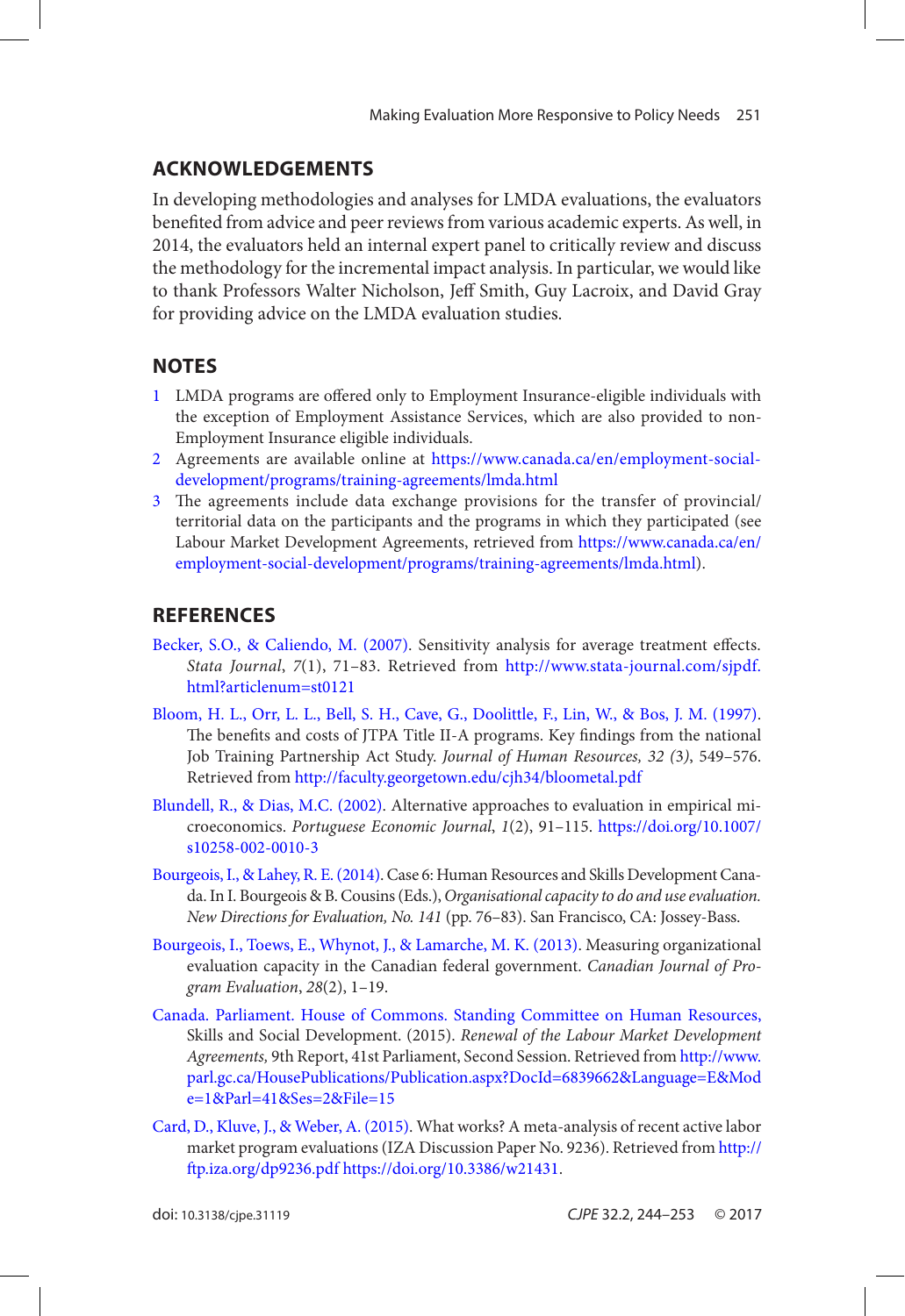- <span id="page-8-0"></span>[DiPrete, T. A., & Gangl, M. \(2004\)](#page-4-0). Assessing bias in the estimation of causal effects: Rosenbaum bounds on matching estimators and instrumental variables estimation with imperfect instruments. *Sociological Methodology*, *34*(1), 271–310. [https://doi.](https://doi.org/10.1111/j.0081-1750.2004.00154.x) [org/10.1111/j.0081-1750.2004.00154.x](https://doi.org/10.1111/j.0081-1750.2004.00154.x)
- [Gerfin, M., & Lechner, M. \(2002\)](#page-4-0). A microeconometric evaluation of the active labour market policy in Switzerland. *Economic Journal (London)*, *112*(482), 854–893. [https://](https://doi.org/10.1111/1468-0297.00072) [doi.org/10.1111/1468-0297.00072](https://doi.org/10.1111/1468-0297.00072)
- [Government of Canada, Treasury Board Secretariat. \(2009\)](#page-1-0). Policy on Evaluation. Retrieved from<https://www.tbs-sct.gc.ca/pol/doc-eng.aspx?id=31300>
- [Gunderson, M. \(2003\)](#page-1-0). Active labour market adjustment policies: What we know and don't know (Report prepared for the Role of Government Panel). Retrieved from [http://](http://www.ontla.on.ca/library/repository/mon/8000/244125.pdf) [www.ontla.on.ca/library/repository/mon/8000/244125.pdf](http://www.ontla.on.ca/library/repository/mon/8000/244125.pdf)
- [Heckman, J. J., Ichimura, H., & Todd, P. \(1997\)](#page-4-0). Matching as an econometric evaluation estimator: Evidence from evaluating a job training program. *Review of Economic Studies*, *64*(4), 605–654. <https://doi.org/10.2307/2971733>
- [Heckman, J., Lalonde, R., & Smith, J. \(1999\)](#page-3-0). The economics and econometrics of active labor market programs. In O. Ashenfelter & D. Card (Eds.), *Handbook of labor economics* (Vol. 3, pp. 1865–2097). North Holland: Elsevier Science. [https://doi.org/10.1016/](https://doi.org/10.1016/S1573-4463(99)03012-6) [S1573-4463\(99\)03012-6](https://doi.org/10.1016/S1573-4463(99)03012-6)
- [Heckman, J., Moon, S. H., Pinto, R., Savelyev, P. A., & Yavitz, A. \(2010\).](#page-3-0) The rate of the return to the High Scope Perry Preschool Program. *Journal of Public Economics*, *94*(1- 2), 114–128. Retrieved from [http://jenni.uchicago.edu/papers/Heckman\\_Moon\\_](http://jenni.uchicago.edu/papers/Heckman_Moon_etal_2010_JPubEc_v94_n1.pdf) [etal\\_2010\\_JPubEc\\_v94\\_n1.pdf](http://jenni.uchicago.edu/papers/Heckman_Moon_etal_2010_JPubEc_v94_n1.pdf) <https://doi.org/10.1016/j.jpubeco.2009.11.001>
- [Patton, M. Q. \(2008\)](#page-6-0). *Utilization-focused evaluation*. Thousand Oaks, CA: Sage.
- [Sianesi, B. \(2004\)](#page-4-0). An Evaluation of the Swedish System of Active Labour Market Programs in the 1990s. *Review of Economics and Statistics*, *86*(1), 133–155. [https://](https://doi.org/10.1162/003465304323023723) [doi.org/10.1162/003465304323023723](https://doi.org/10.1162/003465304323023723)

# **Author Information**

**Yves Gingras** has been the Director General of the Evaluation Directorate at Employment and Social Development Canada since 2013. He studied economics at Laval University, and earned his MA in 1992 with a fellowship from Natural Resources Canada. Prior to this, he studied at the Royal Military College of Saint-Jean. In 1992 he joined the Public Service of Canada through the Accelerated Training Program for Economists. Subsequently, he worked as a researcher at HRDC and as a policy advisor at the Priorities and Planning Secretariat at the Privy Council Office. In 2004 he joined Finance Canada as a chief in the Personal Income Tax Division. He was appointed Senior Director in 2009 and interim DG of the Labour Market Policy Directorate at HRDC in 2010. He represented Canada at the Employment, Labour and Social Affairs Committee of the OECD. He also did research at Laval University, the Central Bank of Finland, and the Central Bank of Malta. He has published articles on energy and labour market issues.

**Tony Haddad** completed his PhD in sociology at York University in 1998. He was the Director of the Partnership Evaluation Division from 2006 to 2014, during which he led the evaluation work on labour market programs funded by ESDC and delivered by provinces,